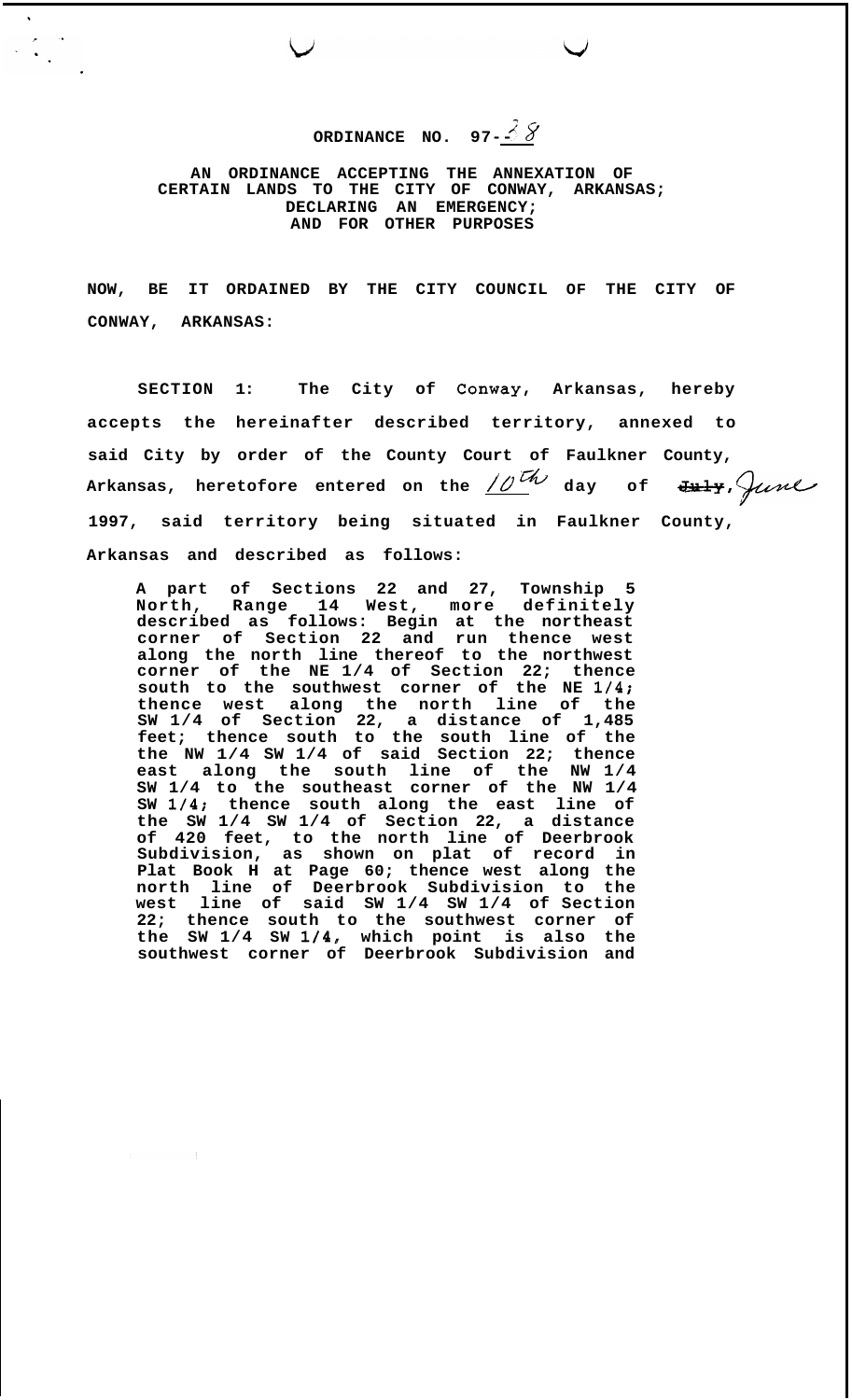the northwest corner of Section 27; thence<br>continue south along the west line of the NW 1/4 of Section 27, a distance of 350 feet;<br>thence east 315 feet; thence north 20 feet;<br>thence east 675 feet; thence north 66 feet;<br>thence east 335.22 feet to the west line of the East 1/2 NW 1/4 of said Section 27, which point is 264.01 feet south of the northwest<br>corner of said East  $1/2$  NW  $1/4$ , and run<br>thence south along the west line of said<br>East  $1/2$  NW  $1/4$ , Section 27, a distance of<br>263.99 feet; thence east 1320 feet to the<br>eas 27; thence north along the east line of the<br>East  $1/2$  NW  $1/4$  of Section 27 and the east<br>line of the SE 1/4 SW 1/4 of Section 22, to<br>the southwest corner of the North 1/4<br>South 1/2 SE 1/4 of Section 22; thence east<br>alon east line of Section 22; thence north along the east line of section 22, thence north along<br>the east line of Section 22, to a point which<br>is 641.6 feet south of the northeast corner<br>of the SE 1/4 NE 1/4, and run thence north 89<br>degrees 57 minutes 47 seconds west, 6 NE 1/4; thence north 0 degrees 08 minutes 23<br>seconds west 1,197.29 feet, to the South<br>right of way of a county road; thence North<br>56 degrees 05 minutes 15 seconds East along said right of way, 141.52 feet; thence North<br>58 degrees 48 minutes 25 seconds East along<br>said right of way, 529.06 feet; thence North<br>49 degrees 56 minutes 55 seconds East along<br>said right-of-way, 119.68 feet to the East line of said E 1/2 NE 1/4 NE 1/4, thence<br>north along the east line of said E 1/2<br>NE 1/4 NE 1/4, to the point of beginning, containing 376.59 acres, more or less,

 $\mathbb{C}$  .

and that said above-described lands and territory be, and the same hereby are, declared to be a part of the City of Conway, Faulkner County, Arkansas, and shall be zoned A-1.

SECTION 2: From and after this date, the inhabitants residing within and upon the hereinabove described lands

 $\overline{\mathbf{2}}$